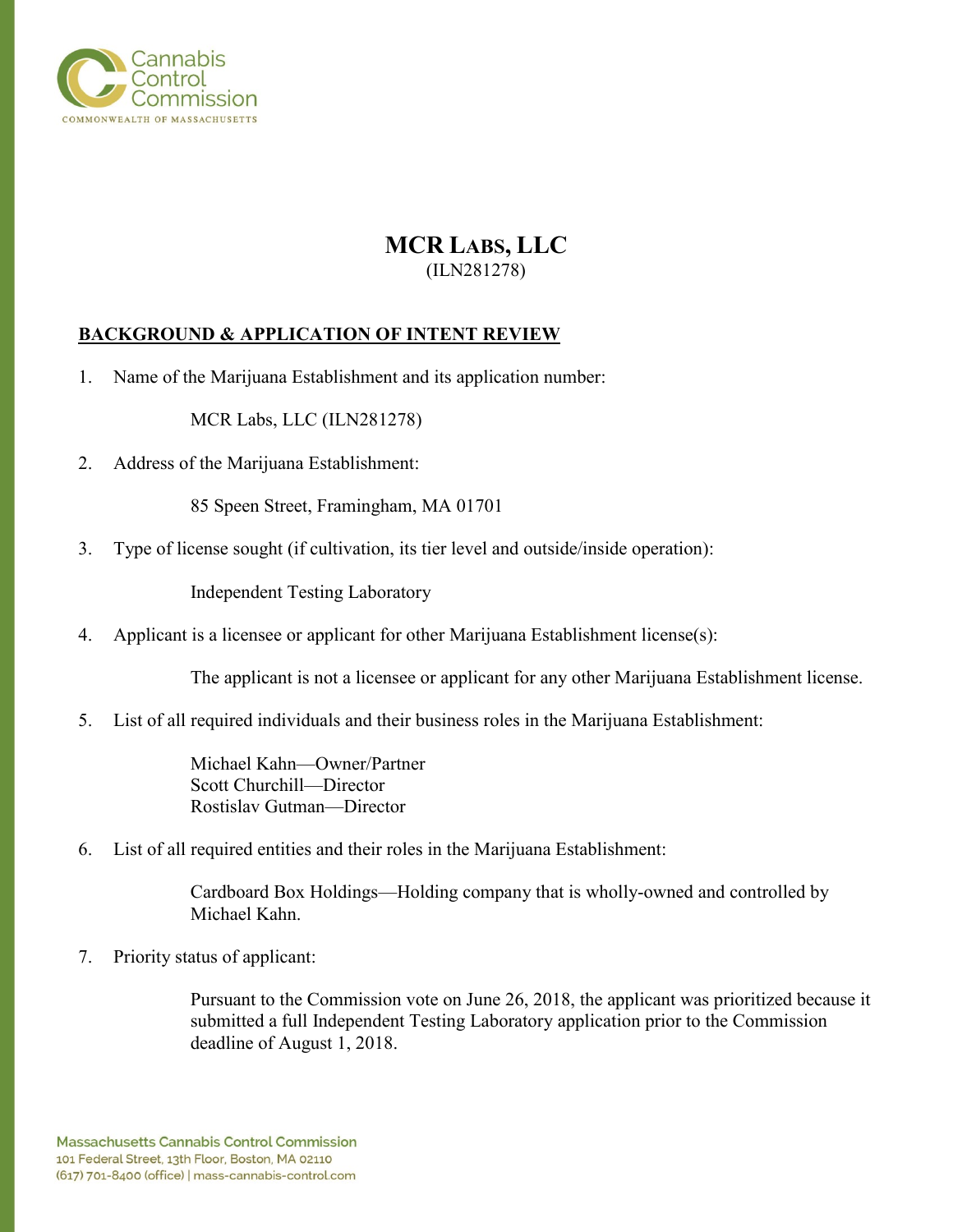8. Location and status of business if it is an RMD:

The applicant is registered as an Independent Testing Laboratory with Department of Public Health. The applicant will conduct laboratory testing of medical and adult-use operations at its Framingham location.

9. Information regarding host community agreement certification:

The Host Community Agreement was executed on July 31, 2018; certification provided.

10. Information regarding community outreach meeting:

The community outreach meeting was held on July 10, 2018. Notice was published at least seven days prior in the Daily News. The applicant certified notice to the municipality and abutters. The applicant certified compliance with the community outreach meeting requirements.

11. Any objections regarding compliance with local ordinances and bylaws presented by the municipality:

> No objections were communicated to the Commission. The Commission received a response from the municipality on August 13, 2018, stating that the applicant was in compliance with all local ordinances and bylaws.

12. Summary of plan to positively impact areas of disproportionate impact:

The applicant plans to do the following:

- i. Provide financial support to areas of disproportionate impact through enhanced and targeted donations and sponsorships to advocacy groups, economic empowerment non-profits, and local charities;
- ii. Provide discounted testing structures for economic empowerment applicants and other entrepreneurs from areas of disproportionate impact; and
- iii. Participate or host educational seminars and technical trainings with such groups as Mass Equitable Opportunities Now.

## **SUITABILITY REVIEW**

13. Concerns arising from background checks on individuals associated with the application:

No concerns.

14. Concerns arising from background checks on entities associated with the application:

No concerns.

15. Applicant's disclosure of any past civil or criminal actions:

No disclosures.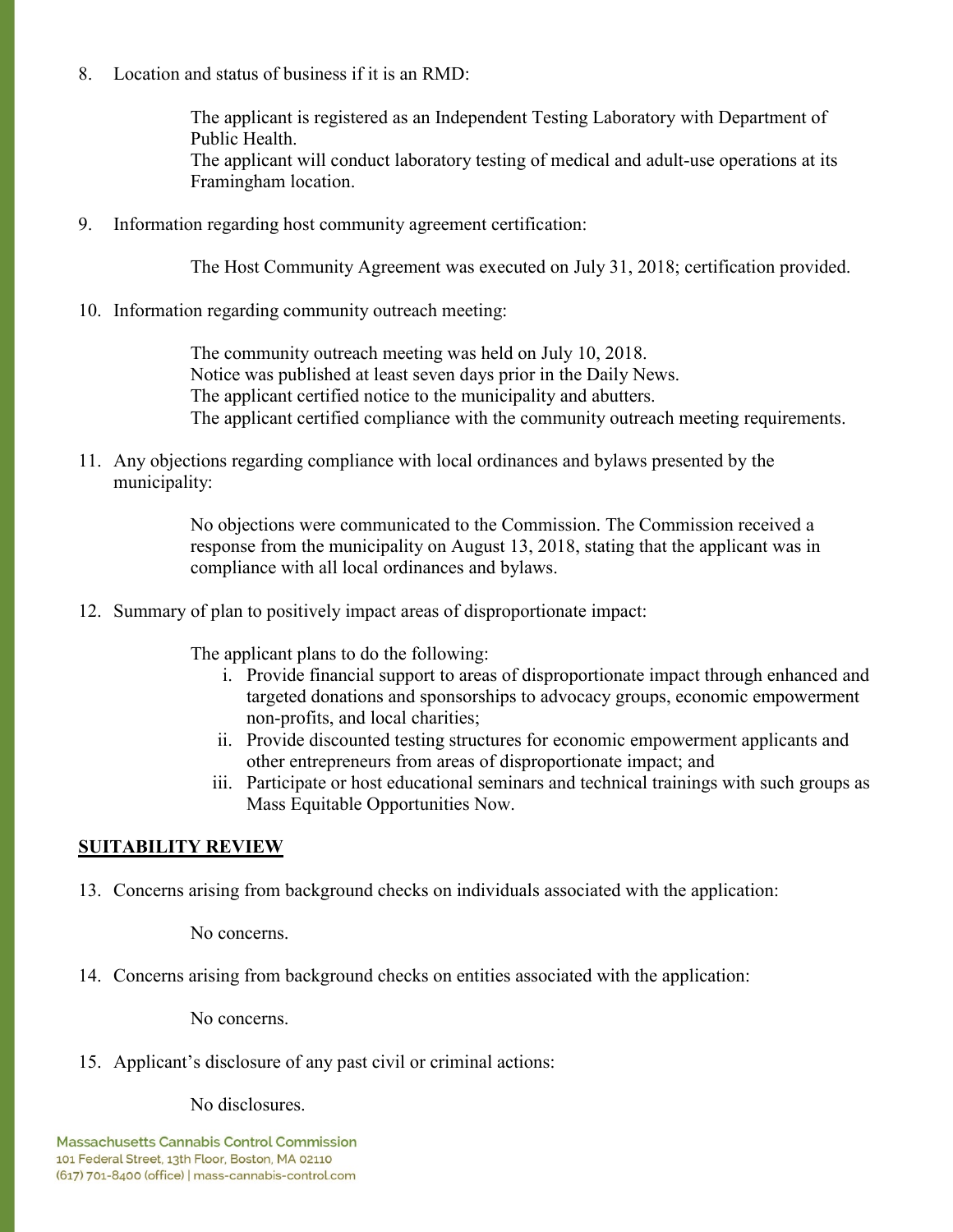16. Applicant's disclosure of any occupational license issues:

No disclosures.

17. Applicant's disclosure of any business interests in other jurisdictions:

Michael Kahn has an interest in PCR Labs, LLC, which is a cannabis testing laboratory in Pennsylvania. No issues arose from this disclosure.

18. Status of applicant's compliance with the Department of Revenue and Secretary of the Commonwealth:

> April 13, 2018 | Certificate of Good Standing, Secretary of the Commonwealth May 10, 2018 | Certificate of Good Standing, Department of Revenue (Letter ID: L0999501312)

#### **MANAGEMENT AND OPERATIONS REVIEW**

19. Applicant's proposed timeline to become operational in the adult-use market:

The applicant currently tests marijuana and marijuana products for RMDs in accordance with DPH protocols. The applicant states it is ready to start testing for the adult-use market once it receives a final license.

20. Applicant's proposed hours of operation:

Monday-Friday: 10:30 a.m. to 5:00 p.m.

- 21. Applicant's compliance with submitting summaries of the following plans, policies and procedures:
	- a. Security Plan
	- b. Prevention of Diversion Plan
	- c. Storage of Marijuana Plan
	- d. Transportation Plan
	- e. Inventory Procedures
	- f. Quality Control and Testing Procedures
	- g. Personnel Procedures
	- h. Dispensing Procedures
	- i. Record-Keeping Procedures
	- j. Maintenance of Financial Records Policy
	- k. Diversity Plan

The applicant is fully compliant with submitting all summaries. All summaries were determined to be substantially compliant with the requirements listed in 935 CMR 500.105 through 935 CMR 500.160 as applicable. Full compliance will be reviewed during inspections and will be required before a final license is issued.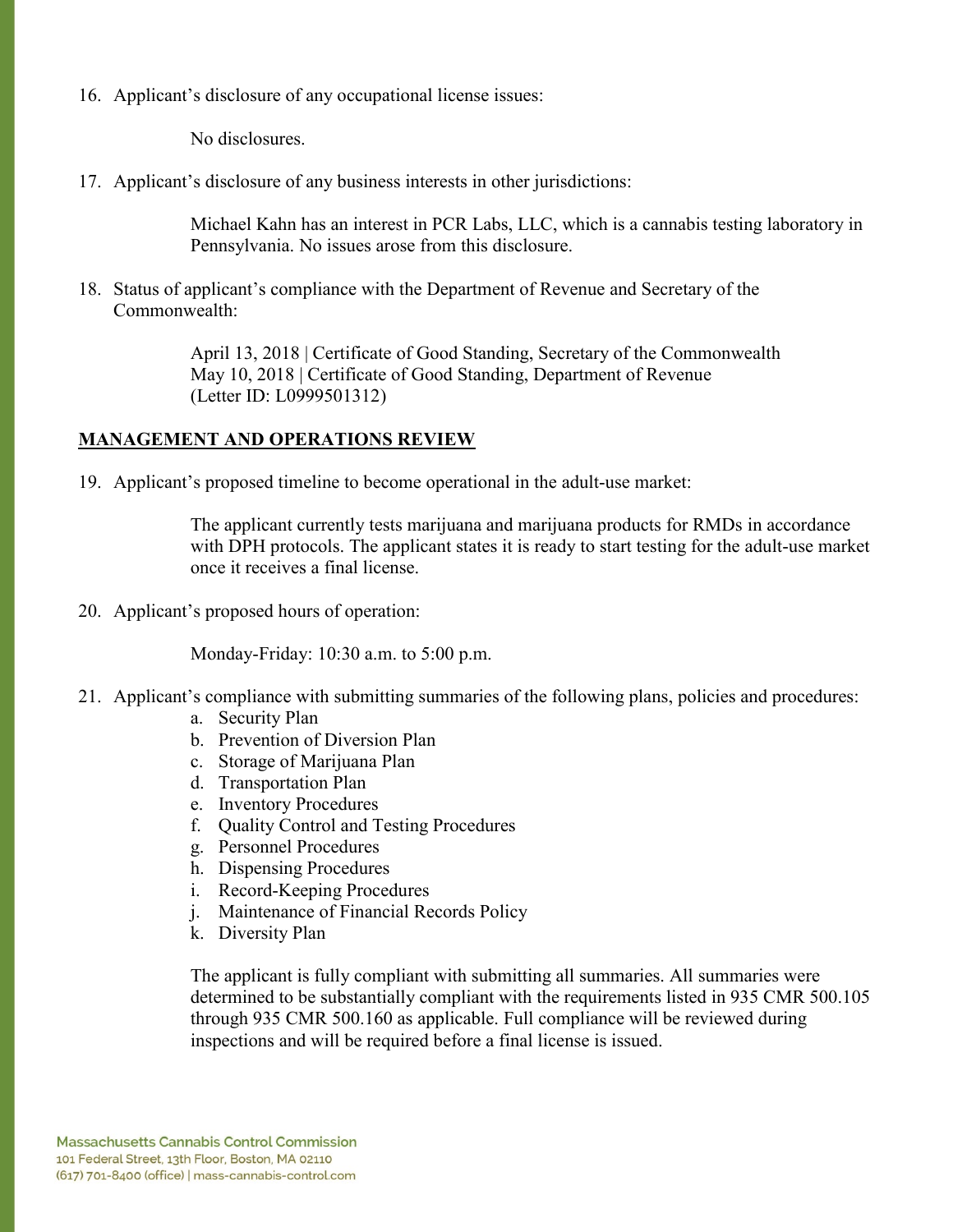## 22. Summary of diversity plan:

The applicant plans to do the following:

- i. Create and sustain a robust policy of inclusivity and diversity by recruiting individuals from underrepresented and minority communities;
- ii. Purchase goods and services from vendors, contractors, and professional service providers that are owned and operated by individuals that derive from culturally and ethnically diverse backgrounds; and
- iii. Measure progress of its diversity goals by establishing a Diversity Committee and requiring periodic management reviews to be conducted by its Director of Business Operations.
- 23. Summary of cultivation plan (if applicable):

Not applicable.

24. Summary of products to be produced and/or sold (if applicable):

Not applicable.

25. Plan for obtaining marijuana or marijuana products (if applicable):

Not applicable.

26. ISO 17025 Certifying Body and Certificate Number (if applicable):

ANSI-ASQ National Accreditation Board (ANAB) (ISO/IEC 17025:2017 Certificate No. AT-1853)

## **RECOMMENDATION**

Commission staff recommend issuing a provisional license with the following conditions:

- (1) Final license is subject to certification that applicant remains in compliance with DPH regulations, 105 CMR 725.000;
- (2) Final license is subject to inspection and audit to ascertain compliance with the requirements listed in 935 CMR 500.105 through 935 CMR 500.160 as applicable;
- (3) Final license is subject to inspection and audit to ascertain that its facilities are compliant with all applicable state and local codes, bylaws, ordinances, and regulations;
- (4) The applicant shall cooperate with and provide information to Commission investigators, agents, and employees upon request; and
- (5) Provisional license subject to the payment of the appropriate license fee pursuant to 935 CMR 500.005.

This recommendation was based on the applicant's demonstrated compliance with the laws and regulations of the Commonwealth, suitability for licensure, and upon the evaluation of the thoroughness of the applicant's responses to the required criteria.